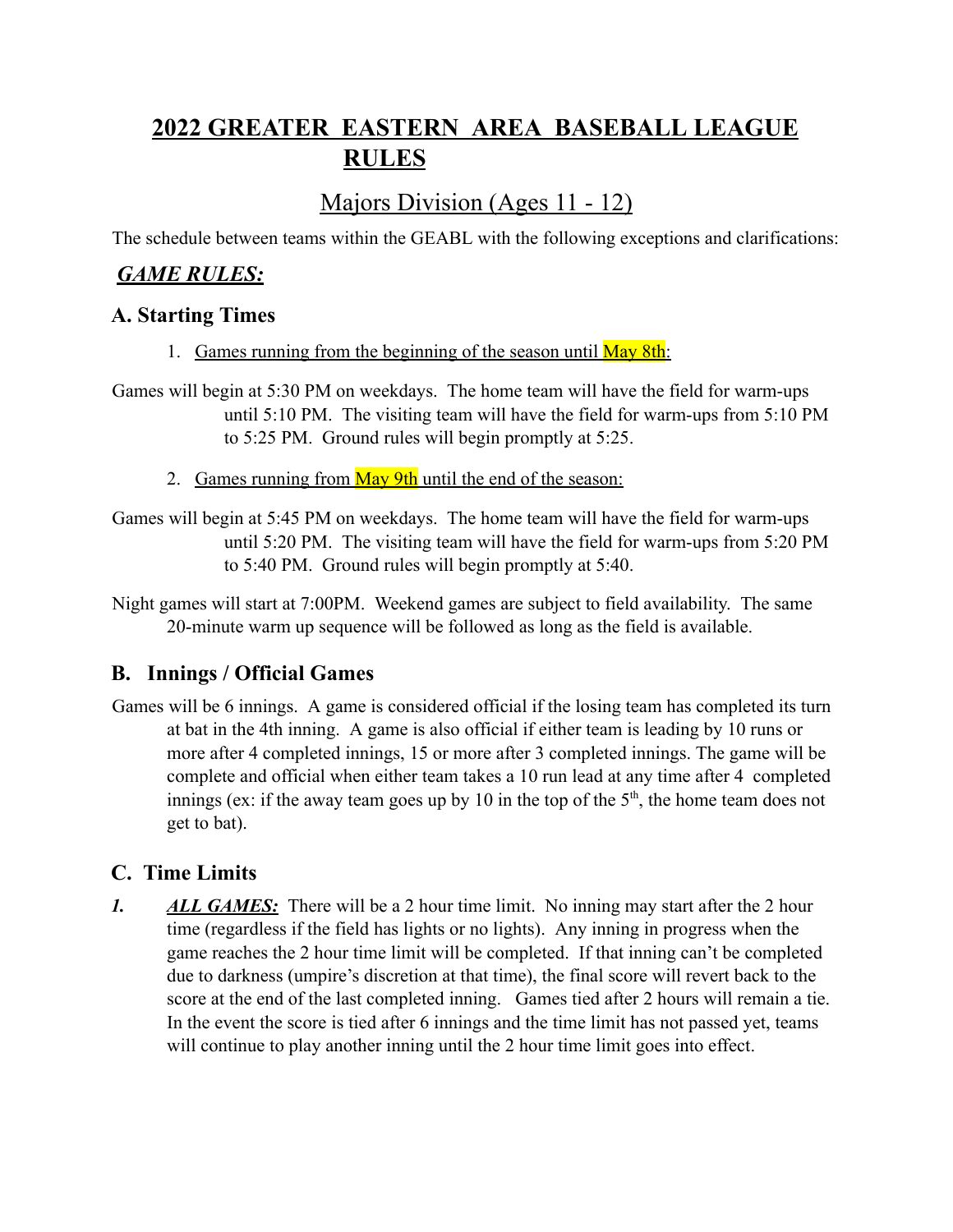## **D. Unofficial Games / Completing Games**

Tie games, prior to becoming an official game, or any other game not considered an official game will be played from where they ended. Games that can't be completed due to rain, darkness, etc., will be started at the point it was rained out. When the game is rescheduled, the original batting order will remain the same as from the previous game played. Players may be added to either line-up at the bottom of the order. If kids are not present at the make-up date, they are automatic outs the first time they would come to bat. If multiple kids are missing, the maximum amount a team can be penalized is for 3 total outs in the rescheduled game. All pitch count rules still apply. See FF – Umpire Pay

## **E. Postponed / Canceling Games**

- If a game is postponed for weather it must be rescheduled within 2 days and made up within 2 weeks of the scheduled game. Each manager will arrange the dates. The Home manager must then notify the umpire assignor and their commissioner. Once the season starts the only reason a game can be canceled is weather related i.e. rain, rain soaked field, or if an unexpected school function comes up that the commissioners agree on may be rescheduled. *School dances will not be considered!*
- Once the season begins, if a coach needs to change a game due to a non weather related reason, that coach *(not the organization)* must pay a \$20 fee to the league (GEABL) to get that game switched. *We will not change a scheduled game due to dances (unless a coach pays the fee).* If a team needs to at any time during the season, use call-ups from the age level below (See Section X). Any changes to a schedule must be made through your league representative.

## **F. Starting Line-ups / Playing Time Required**

Teams in all age groups must have at least 9 players to start a game. (if any injury occurs, a team may play with 8). There is *NO* grace period. Teams must wait 10 minutes to wait for the 9<sup>th</sup> player. If the player has not arrived at that time, the game will be considered a forfeit. A *continuous batting order* with all players in uniform listed will be used (Meaning all players at the game must bat before the top of the line-up hits again). All players are required to play 2 innings in the field and have one at-bat.

## **G. Late-arriving players**

If a player is late for the game he is to be added to the last batting position in the order that was established at the beginning of the game. If a player would arrive after the  $2<sup>nd</sup>$  inning has already been completed, the coach has the discretion on whether he wants to play him or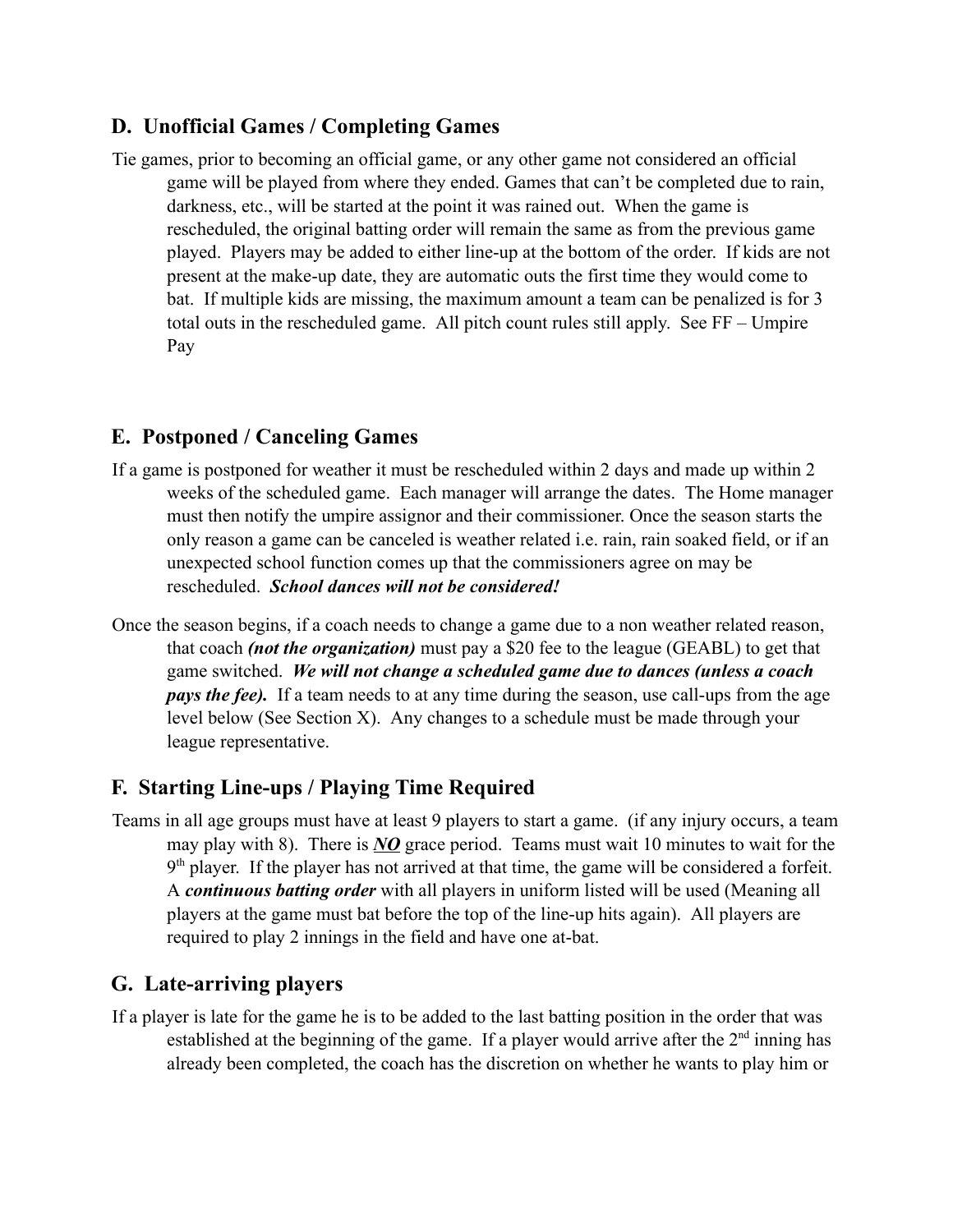not. That player is not obligated to play 2 innings and get his 1 at-bat. If he does allow him to play, he would be added to the bottom of the line-up.

### **H. Batting Rule**

All innings must be played until 3 outs are made. There is no 10 batter rule at this level.

Bunting is allowed. A batter will not be allowed to square around to bunt, and pull back and hit the ball instead.

## **I. Pitching**

1. One pitch is considered an inning. A pitcher taken from the mound can't return to the mound later in the game. **NEW IN 2022:** The innings per game have been taken out. Each player can not pitch more than 10 innings per week (up from 8) . A week will begin on Sunday and end on the next Saturday. Should a pitcher hit 3 batters during a pitching appearance, the pitcher must be removed immediately after the third batter was hit. The required rest period is listed below*.* If a coach is not following the required days rest for their pitchers, a forfeit may be given to the coach in violation

|                 | <b>GREATER EASTON AREA BASEBALL</b> |                                   |           | <b>LEAGUE</b> |           |
|-----------------|-------------------------------------|-----------------------------------|-----------|---------------|-----------|
|                 |                                     |                                   |           |               |           |
| <b>DIVISION</b> | DAILY MAX PITCHES                   | <b>REQUIRED REST</b><br>(PITCHES) |           |               |           |
|                 |                                     | 1 Day                             | $ 2$ Days | 3 Days        | $ 4$ Days |
| <b>MAJORS</b>   | 85 PITCHES MAX PER GAME             | $0 - 35$                          | 36-50     | $51 - 65$     | $66+$     |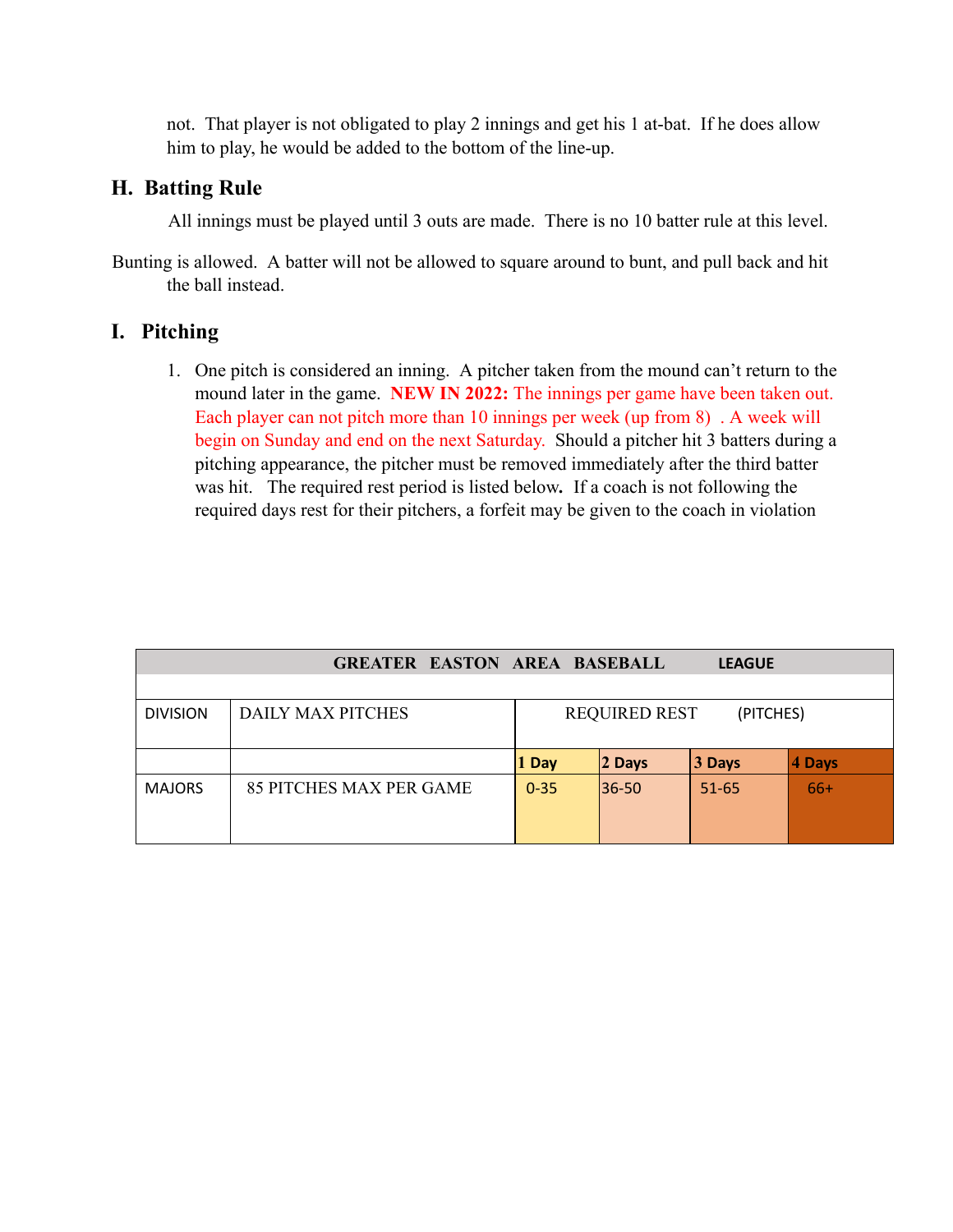Rest days begin the **same day** the pitcher last threw an official pitch. (Ex: A pitcher pitches on Saturday and requires 3 days of rest, even though the innings reset Sunday, that pitcher is not eligible to pitch again until Tuesday.)

**Max 45 pitches per inning**. If a pitcher reaches 45 pitches in an inning during an at bat, he is allowed to finish the at bat before being removed.

If 45 pitches are reached during an at bat and it is the last batter of the inning, the pitcher **IS** allowed to stay in the game and pitch again the next inning. (Example: Third out of an inning or  $10<sup>th</sup>$  batter in Minors Division).

Coaches are responsible for verifying the number of pitches for each pitcher after each inning along with game score.

Home team book is official for score and pitch count.

- 2. A pitcher may finish out the batter he is facing and not be penalized for throwing extra pitches over the maximum number if the coach informs the other coach and umpire that they are taking out the pitcher after that at-bat. (ex: A pitcher throws the  $50<sup>th</sup>$  pitch to the batter and it requires 5 more pitches to get the batter out or on base. The pitch count reverts back to the  $50<sup>th</sup>$  pitch as long as the coach had informed the other coach and umpire that they are coming out after that at-bat.) The pitch count in this example would then be at 50, not 55, and require only the 2 days of rest (not The coach should also have a kid warming up during this time to speed up the timing of the game.
- 3. If a runner leaves early and a pitch is made, the play is considered a dead ball and that pitch is **not** counted towards the pitch count totals.
- 4. In the case of a rain-out (and only because of a rain-out) where a team is forced to play 4 games in one week, 2 additional innings will be added to the maximum innings per week. However, the pitch count rule and the rest days would still be the same for the given week. This wil9\*\*\*\*\*\*\*\*\*l not apply if you are already playing 3 games in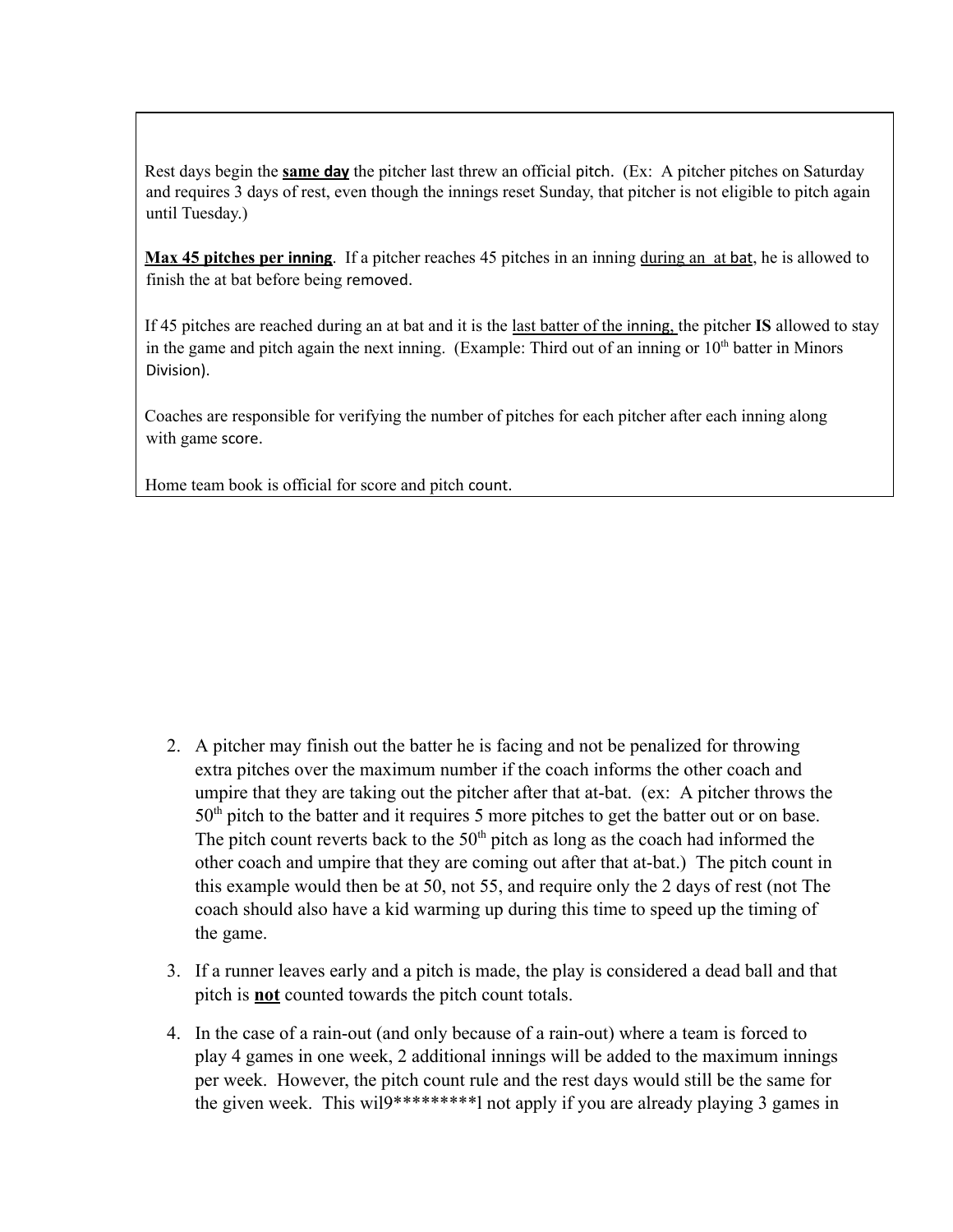one week and a 4th game happens to be a make-up for reasons other than a rain-out. A week is defined above.

- 5. No curve or breaking balls are allowed. The umpire will determine if a curve or breaking ball is thrown. If the umpire determines a curve or breaking ball is thrown, then that pitch will be called a ball regardless if the batters swings and misses. If the batter swings and hits the ball he has the option of taking the result of the hit or returning to the batter's box to resume the at bat. The umpire will hold all curveball decisions until the result of the pitch is determined.
- 6. Knuckle balls are allowed.
- 7. Balks will be called. There will be one warning per pitcher.
- 8. We will be using the dropped  $3<sup>rd</sup>$  strike rule at the majors level.
- 9. No intentional walks are allowed.
- 10. Managers are allowed to visit the mound once per inning. However, a second trip to the mound in the same inning for the same pitcher will result in that pitcher being automatically removed as a pitcher. A visit to the mound between innings is considered one visit for the new inning.
- 11. If a double-header is being played, the days rest will be based on the total pitches thrown in one day (not game). If a pitcher throws 40 pitches in game 1 and 30 pitches in game 2 of that day, his 70 pitches on the day requires him to have 4 days of rest.

## **J. Stealing**

Stealing and leading are permitted. Runners already on base may steal any base, including home, on any pitch. *A runner may steal a base as soon as the ball is released from the pitcher's hand (Not on first movement) unless a wind-up is being used (see Section "K").*

- On ball 4, the batter is only entitled to first base. A runner already on base, except for the batter, may advance to any base at his own risk. If a play is made on one or more of the advancing runners, the batter who has been walked still can't advance beyond first base. (ex: runner on  $3^{rd}$  and the batter walks – catcher makes a throw to try to get a runner at  $3^{rd}$ out and the ball goes into left field, the runner on  $3<sup>rd</sup>$  may advance, but the batter who walked MUST remain at 1<sup>st</sup> base).
- *Once a team is up by 10 runs or more, there is NO stealing allowed for any reason.* If the losing team begins to comeback and gets the score within 10 runs, then that team is allowed to steal again.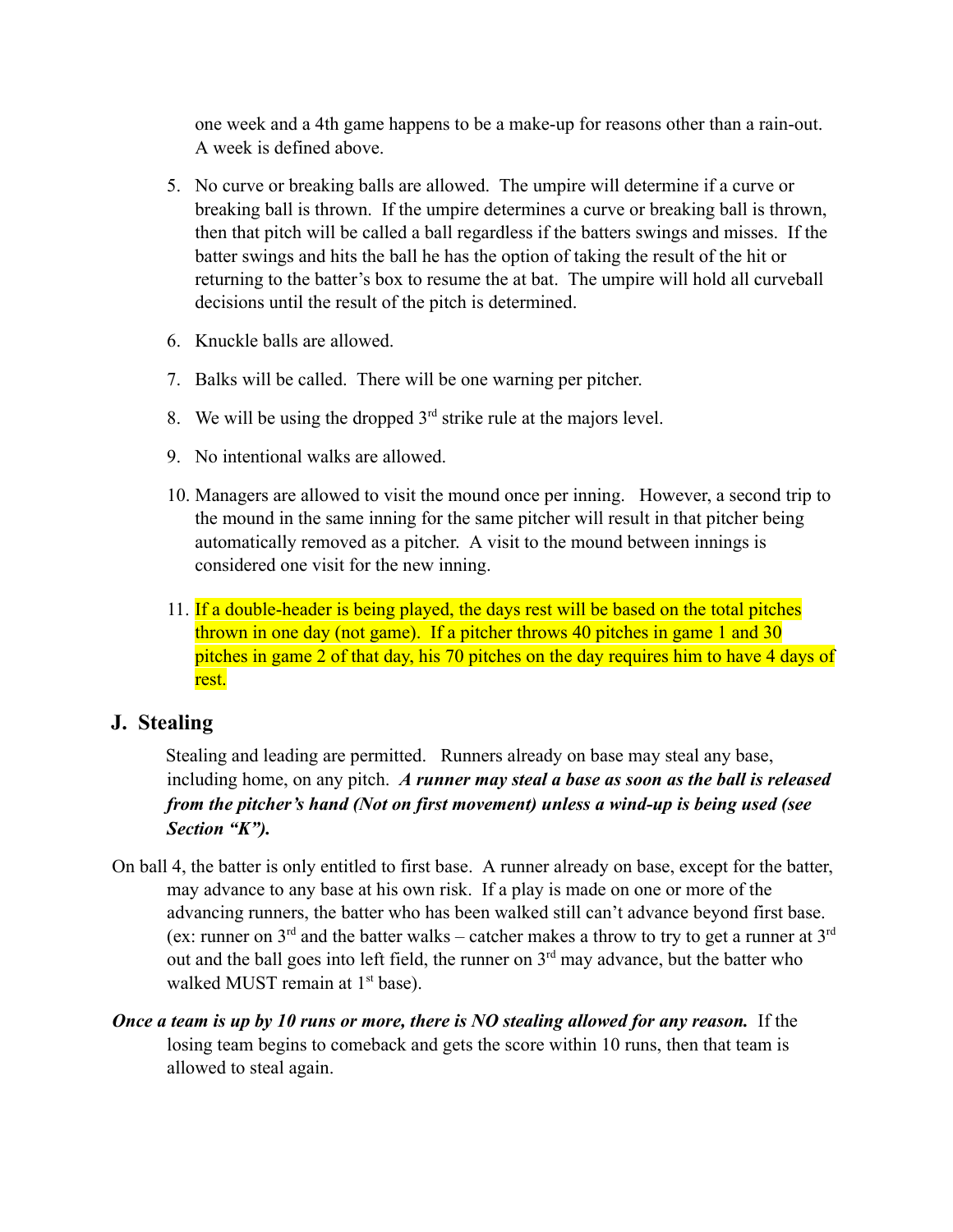From the start of the season until May 8th, If a runner leaves early, before the ball is released, the pitch will be "dead" and the runner(s) return to their original base. No further action. From May 9th to the end of the season if a runner leaves early, before the ball is released, the pitch will be "dead" and the runner will be OUT. NO WARNING. If multiple runners left early on the same pitch then the LEAD runner will be out and the others will go back to their original base.

## **K. Leading (Other Stealing Rules)**

- If a runner is on base, it is *HIGHLY RECOMMENDED* that the pitcher throws from the stretch. If the pitcher is throwing from the stretch, the runner may get his primary lead, but must stop progressing forward once the pitcher is in the set position. Pitchers are NOT allowed to quickly set to prevent the runner from leading. Umpires will call time and stop play. You can go back to the base in the set position, but you can't walk or creep with your lead. If a runner leaves early, there will be one warning per game until May  $7<sup>th</sup>$ . As of May  $8<sup>th</sup>$ , any runner leaving early will be automatically out – No warnings!
- If the pitcher is **throwing from the stretch**, the runner on base can steal **ONLY** when the pitcher **RELEASES** the ball. If the pitcher decides to **throw from the wind-up**, then the runner can leave on **FIRST MOVEMENT**. If this occurs and the pitcher does not finish his delivery to the plate, it will be called a balk. Umpires will NOT give a warning for this. They will grant a balk call.
- If a pitcher is in the set position and the runner has not started to take his lead yet, he is allowed to take a *2 stride lead* at that point.

## **L. Sliding**

Sliding is not mandatory, but highly encouraged if there is a close play at a base to prevent a collision. No player may attempt to dislodge the ball from the fielder. Any runner colliding with a fielder will be automatically called out. Should a violent collision occur, the runner may be ejected from the game. This is the umpire's judgment. There is no head first slides unless the runner is returning to the bag. The first offense is a team warning. Anytime after the warning, that teams' runners will automatically be called out. All warnings must be noted in each team's scorebooks. No fielder, including the catcher, may block a runner's path to the base WITHOUT the ball. It is up to the umpire ONLY to determine if a play will be made.

## **M. Courtesy Runner**

A courtesy runner *MUST* be used for the catcher when there are 2 outs. The runner must be the runner that made the last out. The only other time a courtesy runner is allowed is in the case of injury.

### **N. Play Stoppage**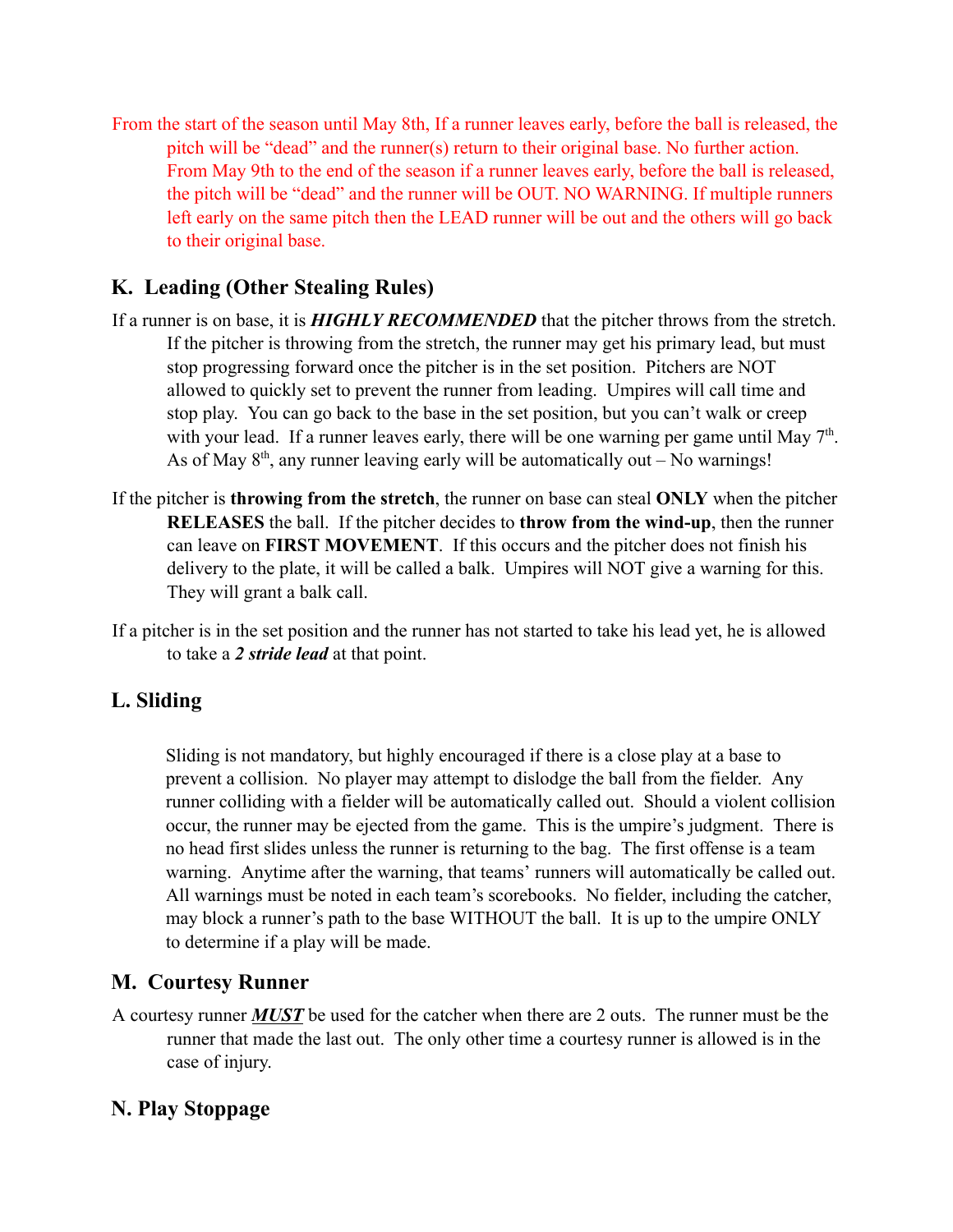Play until all runners have stopped, a dead ball occurs, or time is called by the umpire.

## **O. Out of Play**

This rule is a baseball rule. One of the most confusing rules by all parties involved. 2 things to always remember about this rule. First, the runners and batter will always get 2 bases max. Secondly, the majority of the time the outcome will be the same regardless if it was an infielder or outfielder that started the throw. If play is started by an infielder and the ball goes out of play the ruling is as follows: The batter and any runner(s) on base will get 2 bases from where they were at TIME OF THE PITCH. This matters because if you would have a steal play on and the ball is hit softly down the line and the 3rd baseman would attempt to throw a batter out at first and the runner is already past 2nd base the ruling would be…. the batter gets 2nd and runner would get 3rd. If OUTFIELDER initiates the throw and ball goes out of play then the batter and base runner(s) would get 2 bases from where they were at TIME OF THROW. Again the majority of time the same bases will be awarded. Example of difference: runner stealing on pitch ball is batted into right field. Right fielder gets the ground ball and attempts to throw the batter out at first. At the time of the ball being thrown, the base runner is not passed 2nd...he would get 3rd and batter gets 2nd. If the runner would be past 2nd base by TOT, the runner would score and the batter would get 2nd.

## **P. Infield Fly Rule and dropped 3rd strike is in effect and will be used for the majors level games.**

## **Q. Substitutions**

Free substitution is in effect at all times. Only restriction: a pitcher taken out of a game can't go back into pitch during that same game.

## **R. Injury**

If an injured player is removed from the game, that spot in the batting order will be considered an out their next at-bat, but only the first time around. This is the only time a team may play with 8 players in a game.

## **S. Fields**

Home teams are responsible for their fields. Fields should be fully lined. Bases will be at 70 feet for the majors level. The pitching rubber is 50 feet from home. Batter Boxes should be fully lined and enclosed. There should be no open batter boxes.

## **T. Equipment / Bat Requirements**

All players must wear a team hat and numbered shirt. No shorts will be allowed. Metal spikes are not allowed. Catchers must have full protective gear including helmet, throat protector, and protective cup (as should every player). All batters must wear helmets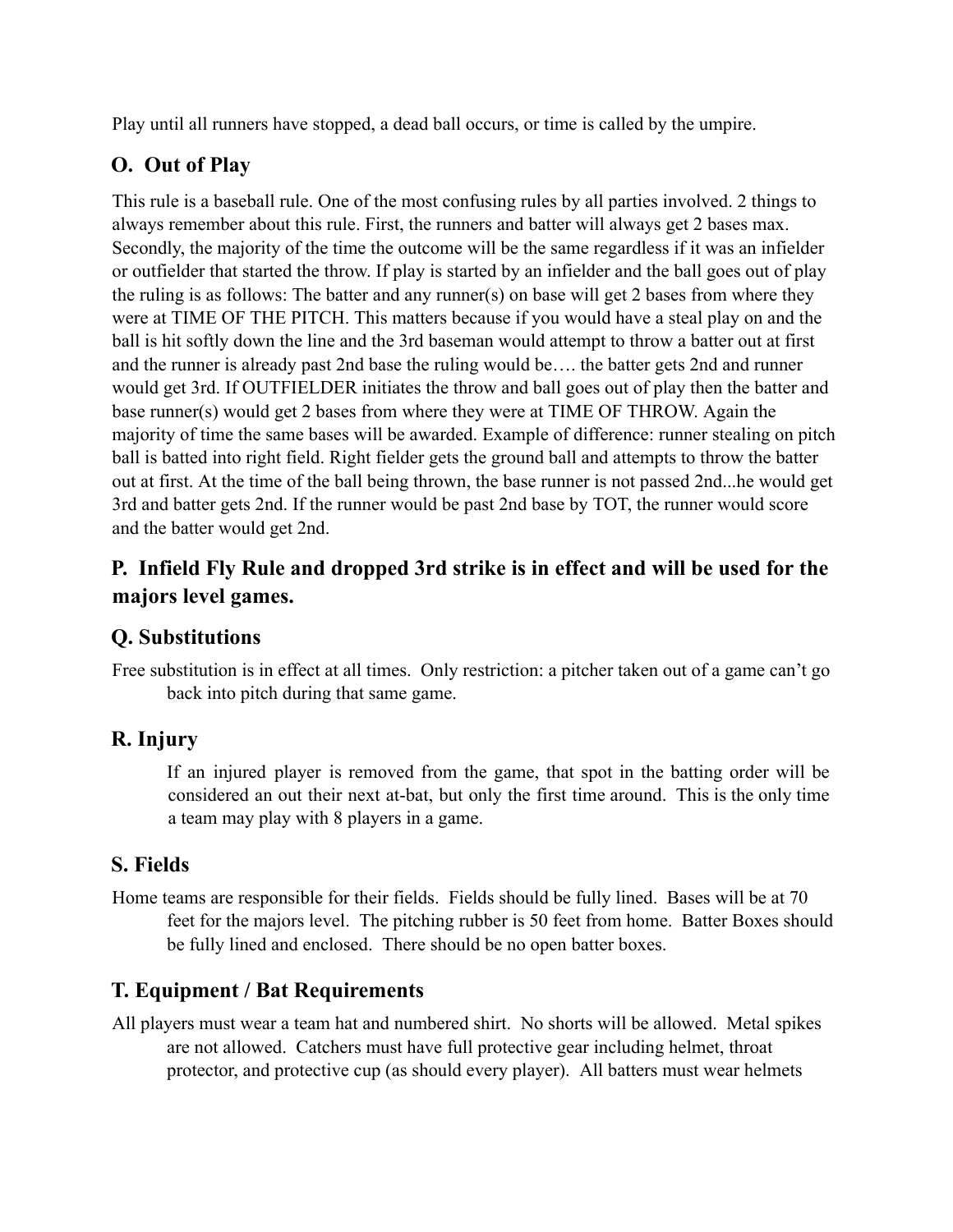with over the ear protectors. If a runner deliberately removes their helmet while running the bases he may be called out by the umpire.

All bats are required to have the USA baseball stamp on it.

Any size bat can be used with any drop as long as it has the USA baseball stamp on it.

Any size one piece wood bat is allowed. No 2 piece composite wood or bamboo bats are allowed unless they have the USA bat stamp. One piece doesn't need the stamp.

If an illegal bat is used in a game and the umpire is informed of it at the time of the at-bat, the batter will be called out.

Protective vests and facemasks, while required by some organizations, are optional. This will be left to the respective organizations to decide.

### **U. Scorebooks**

Home team scorebook is official. Teams must exchange lineups before each game, listing all of their player's last names and uniform numbers. Managers must notify the umpire and the opposing scorekeeper of any pitching change. Managers must verify the score at the end of each inning. Umpires must verify the score by signing the home scorebook at the end of the game. The home team must report all scores to their designated representative the day/night of the game. Scorekeeper must keep track of innings played by both their team and the opposing team.

#### **V. Results**

It is the responsibility of *both teams to submit the result* of the game within 24 hours of completion. *The submission should include the final score, the last name, uniform number, the number of innings pitched, the number of pitches thrown by each pitcher, and when that pitcher can throw again.* Please be sure to use the first initial or full name of the pitcher if there are brothers on the team.

This is what a reported pitcher should look like:

34 Smith 3 innings 48 pitches (can pitch Tuesday)

*if game pitched was on Sunday requiring 2 days rest*

50 Jones 4 innings 63 pitches (can pitch Wednesday)

*if game pitched was on Sunday requiring 3 days rest*

There will only be ONE courtesy email from your organization per team for the first week of the season if you forget to submit the needed information. After either the first email or the first week has passed by, any missed submission of stats after the 24 hour grace period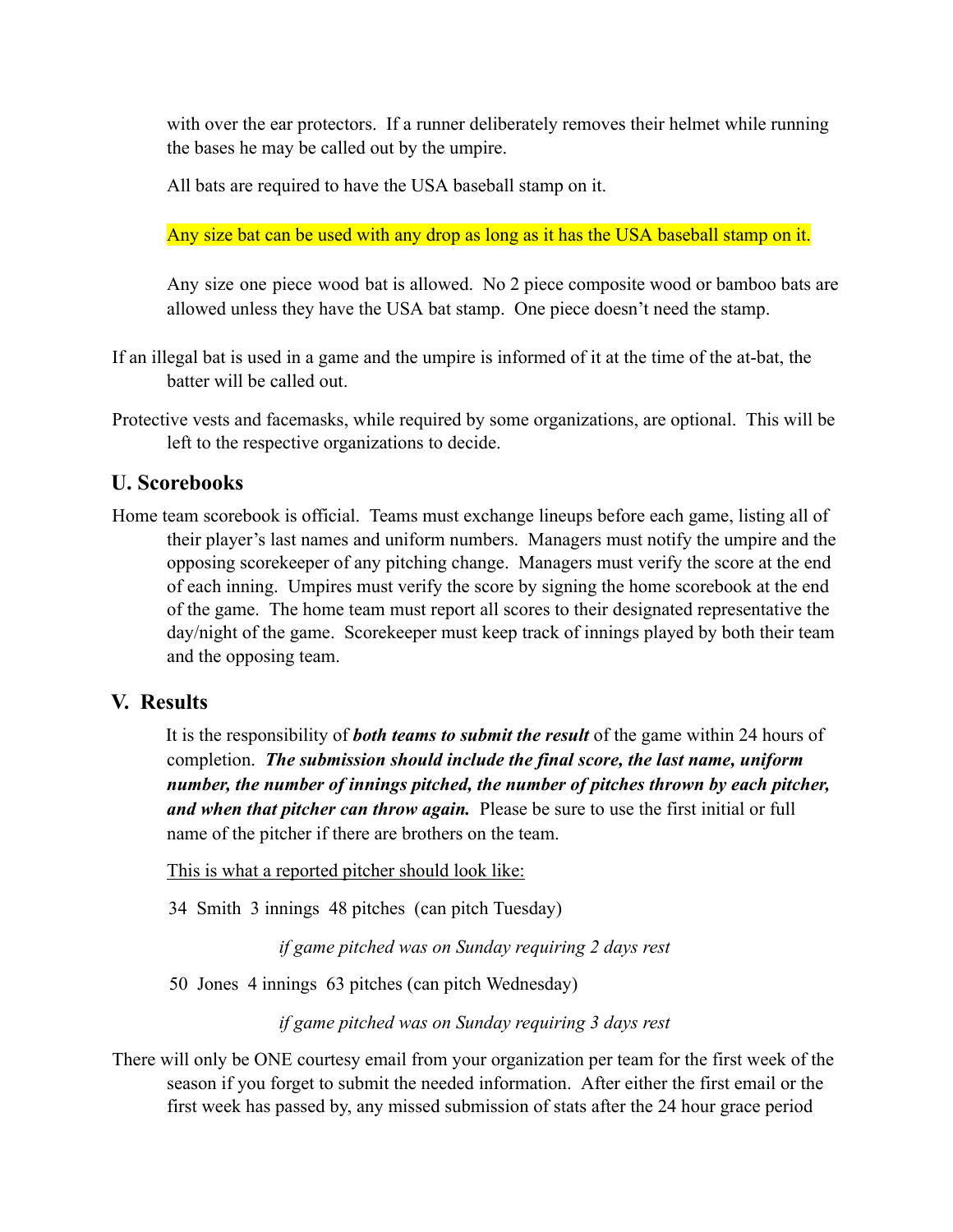will result in every player on your team being assessed 3 innings pitched and a forfeit. This penalty could result in a forfeit if your team happens to play 3 games that week. Submit results to:

Scott Munkirs: Geabl.majors@gmail.com

#### **W. Ball Supply**

Each team will provide 2 new balls per game.

#### **X. First Aid**

While each team should have a First Aid kit, the HOME team is responsible to have a first aid kit at the game. A cell or nearby phone should be available should additional help be needed.

#### **Y. Rosters**

All rosters must be submitted by the league representative at the league meeting held 2 weeks before the start of the first game. Rosters must include date of birth.

#### All

players must be in  $5<sup>th</sup>$  or  $6<sup>th</sup>$  grade to play at the majors level (unless it is a 4<sup>th</sup> grader playing up to fill a roster). In addition to their grade, a player that has turned 13 before April 1st is too old and not eligible to play in the majors division. That player must play at the Bushkill Valley level instead.

- A player should be playing on a team sponsored by the township/city in which they reside i.e. Forks players should play for Forks, not for Easton. In regards to St. Jane's CYO, a player from any township/city can play for St. Jane's as long as he is a member of the St. Janes parish or school. In this case, no waiver will be needed.
- Non-roster players can be used strictly for filling up to the 10th spot on a team. This non roster player(s) must be a younger player from a younger team within the same organization. A coach using a non-roster player must notify his league representative and the opposing coach. In no circumstances should a non-roster player be used when a team has 10 roster players at the game.

#### **Z. "PLAYING UP"**

1. If a coach is in need of a substitute player(s), that coach may request a player from one level down to play up. Player should be a second year player from the minors level. For example – to be called up to play at the majors level, it must be a player who will be moving up to the majors level the following year.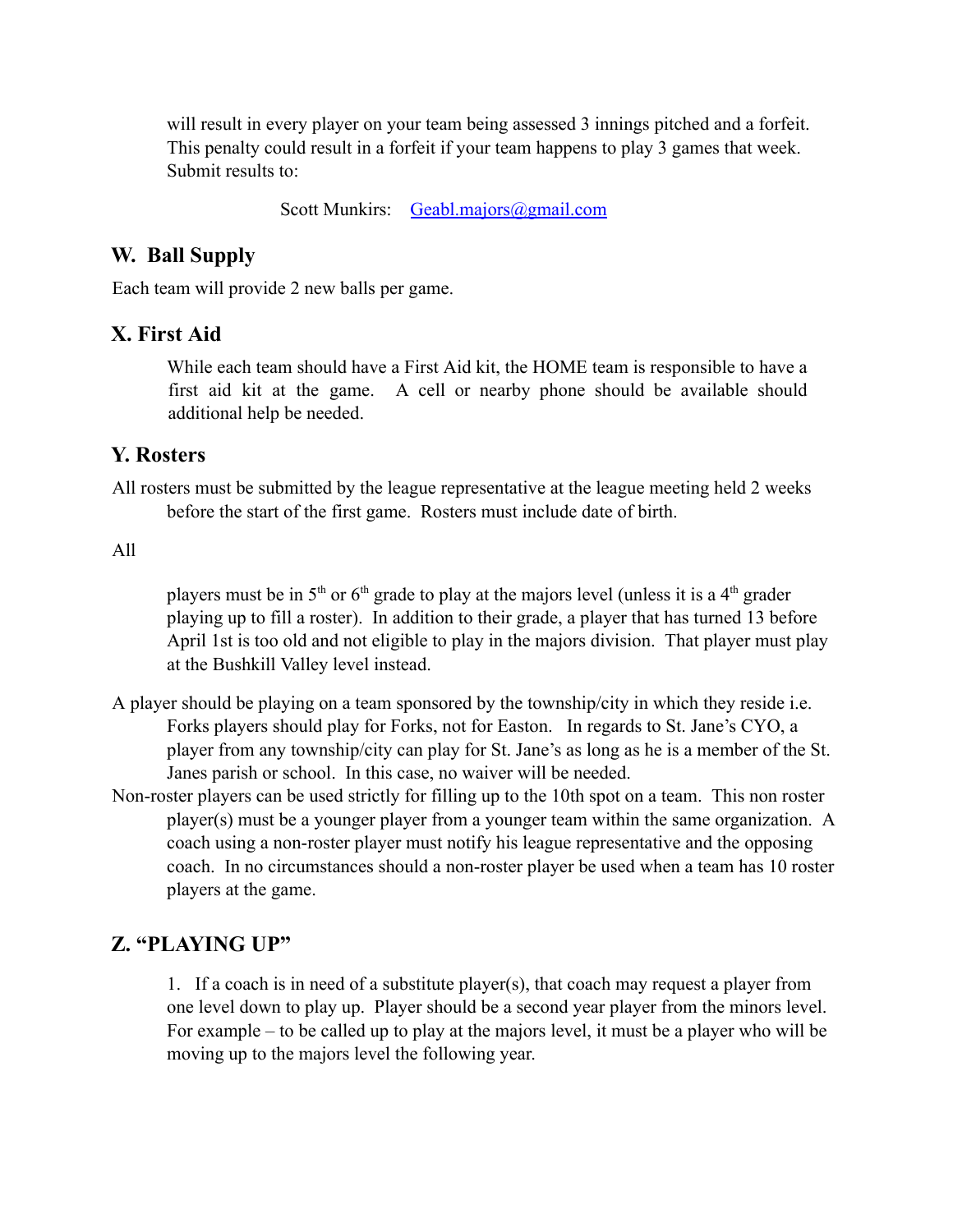2. Player(s) being called up must bat last in the lineup and may play any position except pitcher. If more than one player is being called up by the team, then the rule still applies, and both must bat at the end of the line-up.

3. No player can be on the doubles roster in GEABL. If anytime during season if a player is playing both divisions then that player will be considered a CALL UP player anytime he plays for the older division. He must be treated as a CALL UP player and follow the guidelines listed above. If a coach does not follow the guidelines for a CALL UP PLAYER the player will be considered ineligible and the game will be a FORFEIT.

4. If a player who plays down (younger division) gets called up to the older division and becomes a permanent player on that team then that player will be considered part of the older team and MAY NOT play DOWN for the rest of season. Once this occurs that player can be used in any way the coaches desire. Can bat anywhere in the lineup and can pitch too.

5. A player being used as a permanent call-up for the remainder of the season must be made known to the league by May  $6<sup>th</sup>$  at the latest. (A player can't finish their minors season and then be rostered on a majors team for the end of the season and then for the playoffs.)

## **AA. Playoffs**

The championship playoffs at the end of the season shall consist of the top 8 teams. The selection criteria for the playoffs will be as follows:

- 1. Most points scored (each win counts as 2 points, ties count as 1 point)
- 2. Overall Record
- 3. Head to Head Record
- 4. Head to Head winning percentage
- 5. Runs allowed (average runs allowed if teams have not played same amount of games due to non-forfeits)

\*\*If 2 teams are tied in any criteria and one of those teams forfeited a game during the

regular season, the team without a forfeit will be placed ahead of the other team in the final standings.\*\*

The top 8 teams will be selected. The teams will be seeded for the first round of playoffs. After each round of the playoffs, the *winners will be reseeded (there is no straight bracket*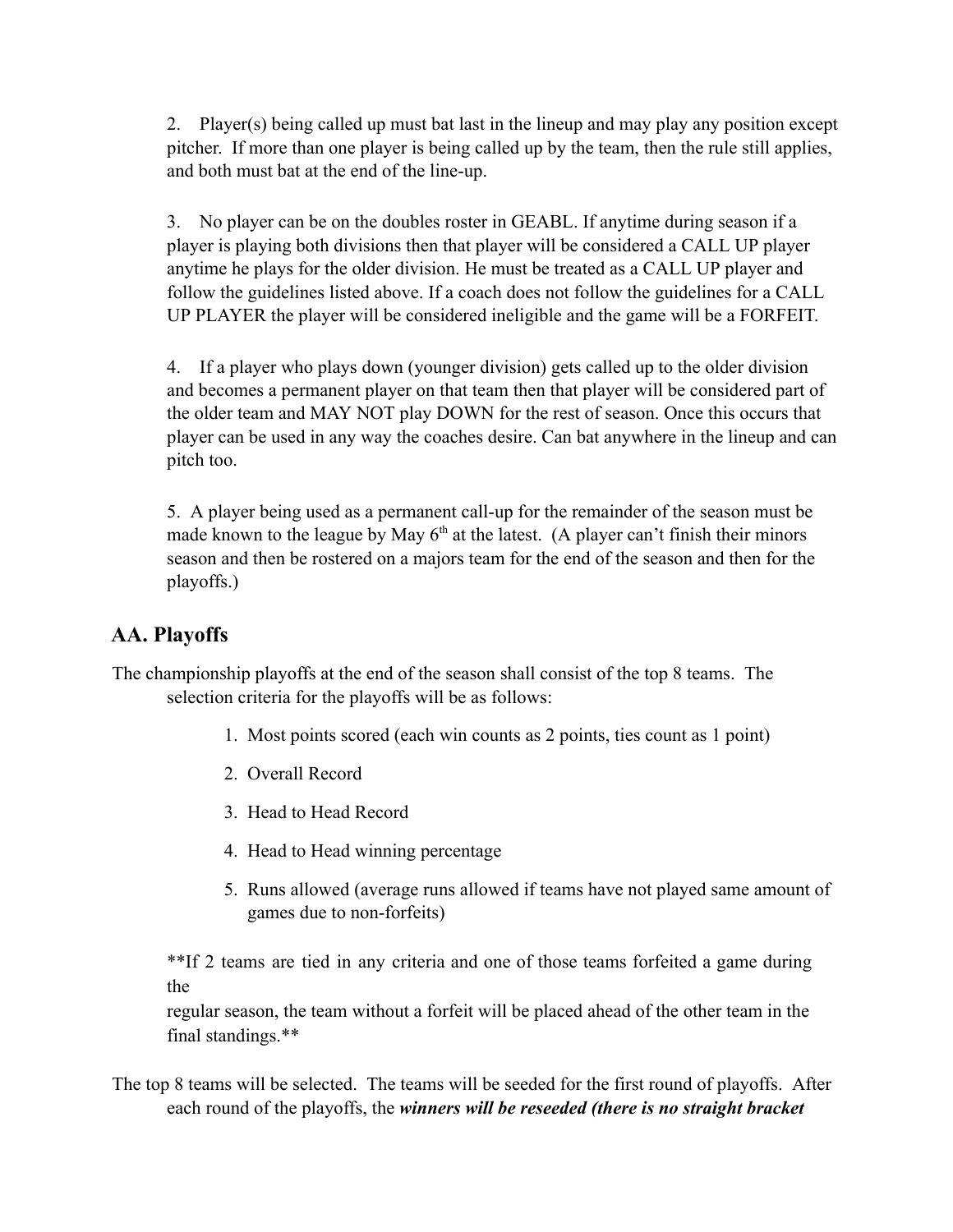*play).* All playoff games must be played to completion of a full amount of innings. The only exception will be if a team is up by more than 10, 15, or 20 runs after a game becomes official.

- *Quarterfinal and Semifinal Games* Quarterfinal and semifinal playoff games will be held at the higher seeded team's field. Innings pitched will reset at the start of the playoffs. Pitchers will still have a total of 8 innings for the quarterfinal and semifinal games which will be treated as one week. The first two rounds will count as 1 week even if the games run into the next week (innings will not reset after a Sunday like during the regular season). Pitch count rules and rest days will still carry over from the end of the regular season games.
- *Championship Series* the championship will consist of a best of 3 series between the final 2 teams. Innings pitched will reset at the start of the championship series. Pitchers will still have a total of 8 innings for the 3 game series. The series will count as 1 week even if it runs into the next week (innings will not reset after a Sunday like during the regular season). Pitch count rules and rest days will still carry over from the previous rounds. The higher seeded team will host games 1 and 3 of the series. The lower seed will host game 2.

### **BB. Ejection**

- Umpires will eject any player, manager, coach, or fan that conduct themselves in an unsportsmanlike manner. An ejected player must stay in the bench area for the rest of the game. Any ejected Manager, Coach, or Fan must leave the field and the immediate area surrounding the field. Ejection of Manager, Coach, Fan, or Player will result in a one game suspension, to take effect on the next scheduled game.
- ANY COACH WHO DETAINS AN UMPIRE FROM LEAVING THE FIELD AND/OR THE PARKING LOT AFTER A GAME WILL BE SUBJECT TO AN IMMEDIATE SUSPENSION BY THEIR COMMISSIONER.

## **CC. Appeals**

All appeals are verbal and must be made before the next pitch is thrown. Appeals can be made to either umpire. Umpires are allowed, but not required, to help each other. To appeal a missed based, the pitcher will step off from the rubber and throw to the base missed they are questioning. None of the other runners may advance on the bases for an appeal being made. Umpires will make an automatic call if they observe this infraction.

#### **DD. Protest**

A game may be protested only for a violation or interpretation of a playing rule or violation of player eligibility, participation, or pitching rules. A protest of an umpire's judgment will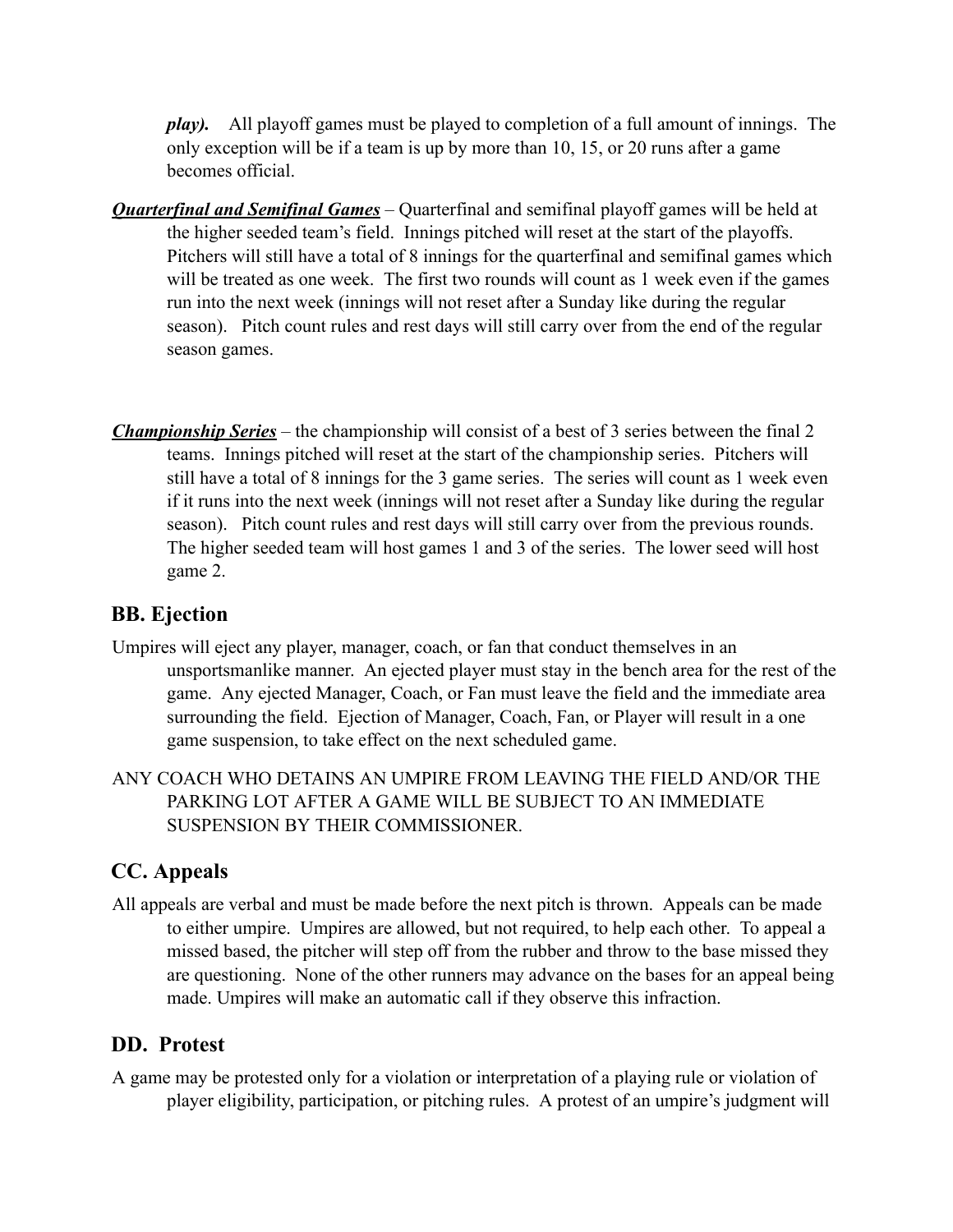not be considered. When making a protest the umpire and both scorebooks must be noted and marked as to when the protest was made. The protest must be noted to your league representative immediately after the game, which in turn will notify their commissioners. There is a 24-hour limit for a protest to be filed with the commissioners.

A protest fee of \$25 must accompany each protest. The \$25 will be returned if the protest is upheld. For rules interpretation, if upheld, the game will resume at the point the protest was made. For player eligibility, the offending team will forfeit the game.

### **EE. Umpires**

GEABL teams will be using an umpire assignor (see below). As coaches, your role is to contact the umpire assignor if a game is canceled due to weather. The umpire assignor will take care of the rest. As the home coach, it is also required that you notify the away team. The home plate umpire has the sole discretion on calling games for darkness, weather, etc. When an umpire calls a game for lightning, the game must stop immediately regardless of inning or score. Umpires are instructed to stop play once lightning occurs. Keep in mind the safety of the players, coaches, and fans.

Barry Perazzetti badland43@yahoo.com (484) 695-7362

#### **FF. Umpire Pay**

1. All umpires will be paid once the game has become **official (completed or unofficial but lasting longer than 1.5 hours).** *If only 1 ump shows, he would be paid \$75.*

Home plate \$55, Bases \$45. Pay is \$100.00 per home game.

2. If the game is **not an official game (suspended - rain, darkness, etc.) and less than 1.5 hours** of the game has been completed, the umpires will receive the following pay:

Home plate \$25, Bases \$20

3. The pay for a continued game will be the same as above in the event that the game lasts less than one hour of play. If the continued game lasts longer than the 1 hour, then the umpires get paid the full amount (\$50 and \$40). In a continued game, the home team will pay the home plate umpire and the away team will pay the base umpire.

4. If the umpires are at the field and the game is called due to a forfeit then they will be paid in full. The team who forfeits will pay the umpires.